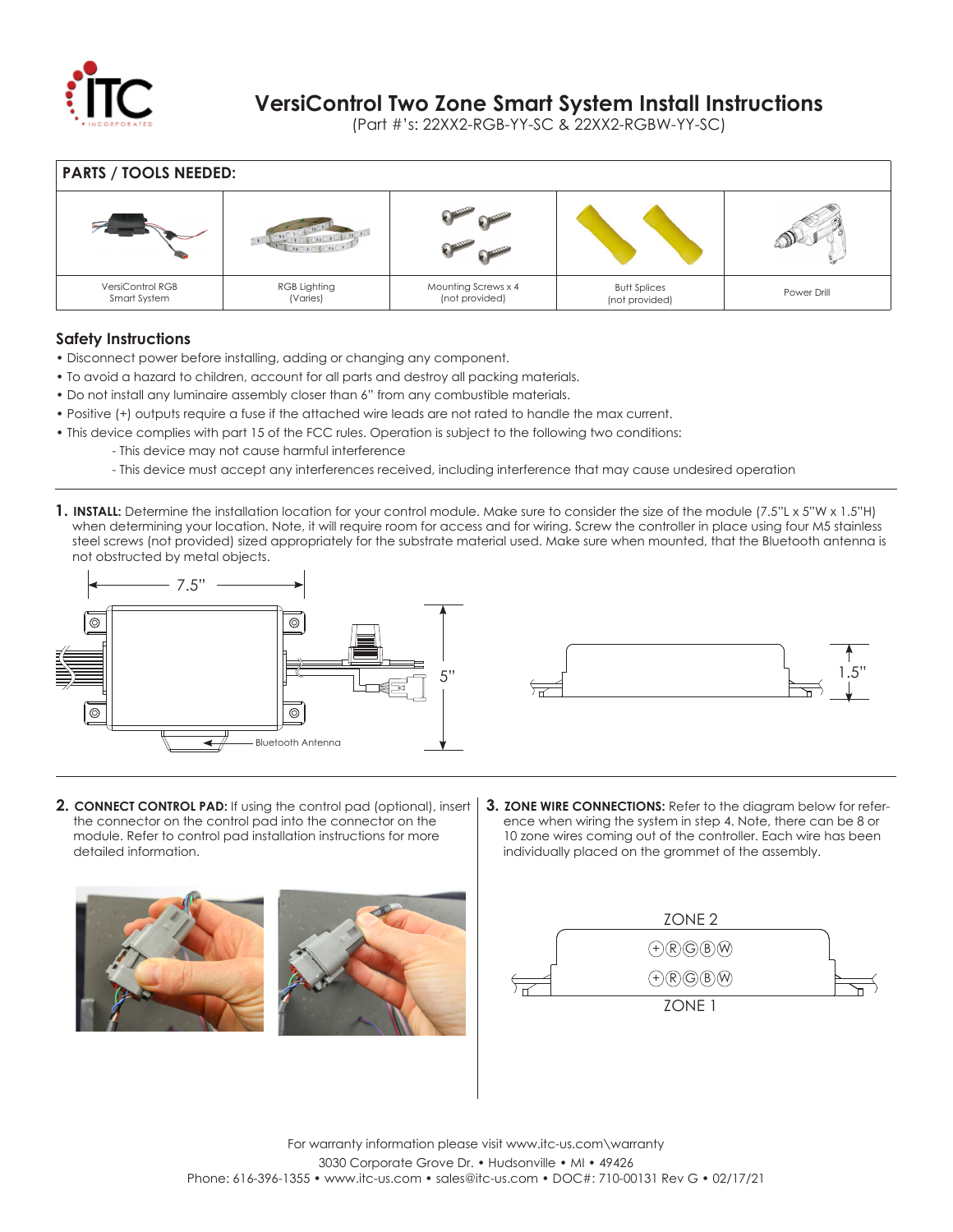

**4. WIRING DIAGRAM:** Follow the wiring diagram below to wire the module to your system. Note: Maximum replacement fuse size is 20 amps.



### **22XX2-RGB-YY-SC**



**22XX2-RGBW-YY-SC**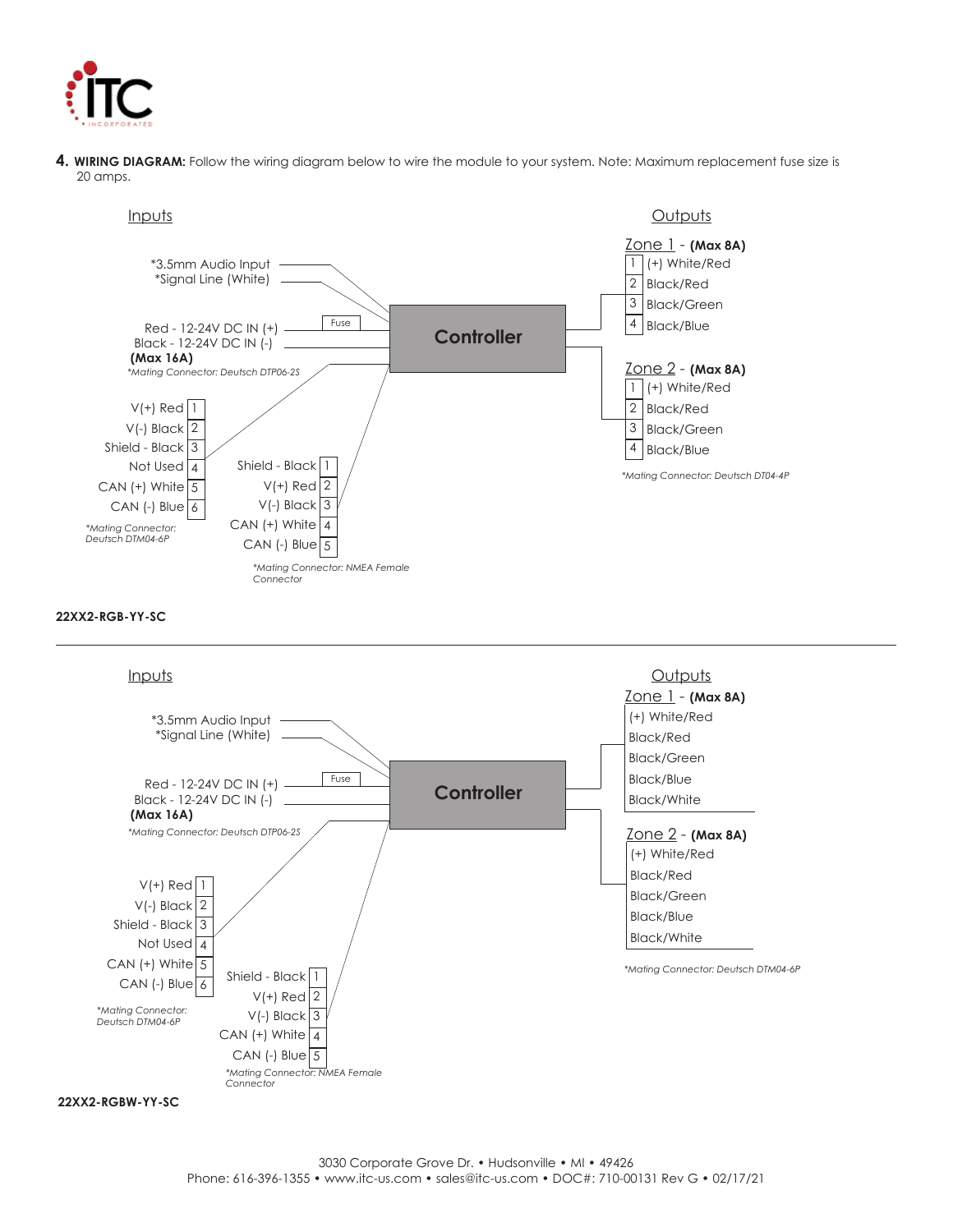

**5. CUSTOMIZING YOUR SYSTEM:** There are several features that can be selected using the four position dip switches on the back of the control module. To adjust these switches, first remove the four screws on the back.



### **MULTIPLE RGB CONTROLLERS ON SAME CAN BUS NETWORK:**

If you are using more than one controller on a CAN network, you will need to adjust the CAN code. address. Dip switch one and two are used to select an address.

| Switch 1 | Switch 2 | <b>Address</b> |
|----------|----------|----------------|
| OFF      | OFF      | 0 (Default)    |
| OΝ       | OFF      |                |
| OFF      | ON       |                |
|          | NС       |                |

### **RESET PASS CODE:**

If needed, dip switch three can be switched on and then off to reset the Bluetooth pass

### **SELECT TO POWER UP IN THE ON OR OFF STATE:**

Using dip switch four you can select if you want the controller to power up in the OFF state when power is applied, or in the ON state once power is applied.

| Switch 3 | <b>Pass Code</b> | Switch 4 | Power                  |
|----------|------------------|----------|------------------------|
| OFF      | No change        | OFF      | Power up OFF (default) |
| ОN       | Reset pass code  | DЛ       | Power up ON            |



- **6. DISABLE/SIGNAL INPUT LINE (optional):** The control module has the ability to turn off zones if an input line to the controller is activated. If the disable line is held at the input voltage (5-24 volts), Zones one and two will be turned off. This feature can be used if you want to deactivate the zone lights on the outside of the boat when in motion. By default, only zones one and two are turned off. There is no effect on zones three and four (if applicable). You can adjust which zones are turned off via a CAN interface display system.
- **7. AUDIO INPUT LINE (optional):** The controller has the ability to receive an audio input signal (Line Level) through the 3.5mm RCA audio input female connector. It can use this signal to adjust the light brightness and color based on the audio signal strength and frequency.

### **8. WIRING CONSIDERATIONS:**

- Don't power the controller or lights until all connections are made.
- It is recommended that strain relief be added on all wires to prevent any damage to the lights.
- If fuses are not included on the RGB controller then ITC recommends including fuses on each zone output (+) wire.
- If installing a flexible lighting product, do not install the end caps in the mounting track or it may damage the light.
- To test the lights, select the single color fade for each of the colors, red, green and blue on the VersiControl app. This test will show whether there are wiring issues.
- For the NMEA2000 version controller, its LEN (Load Equivalency Number) equals two.